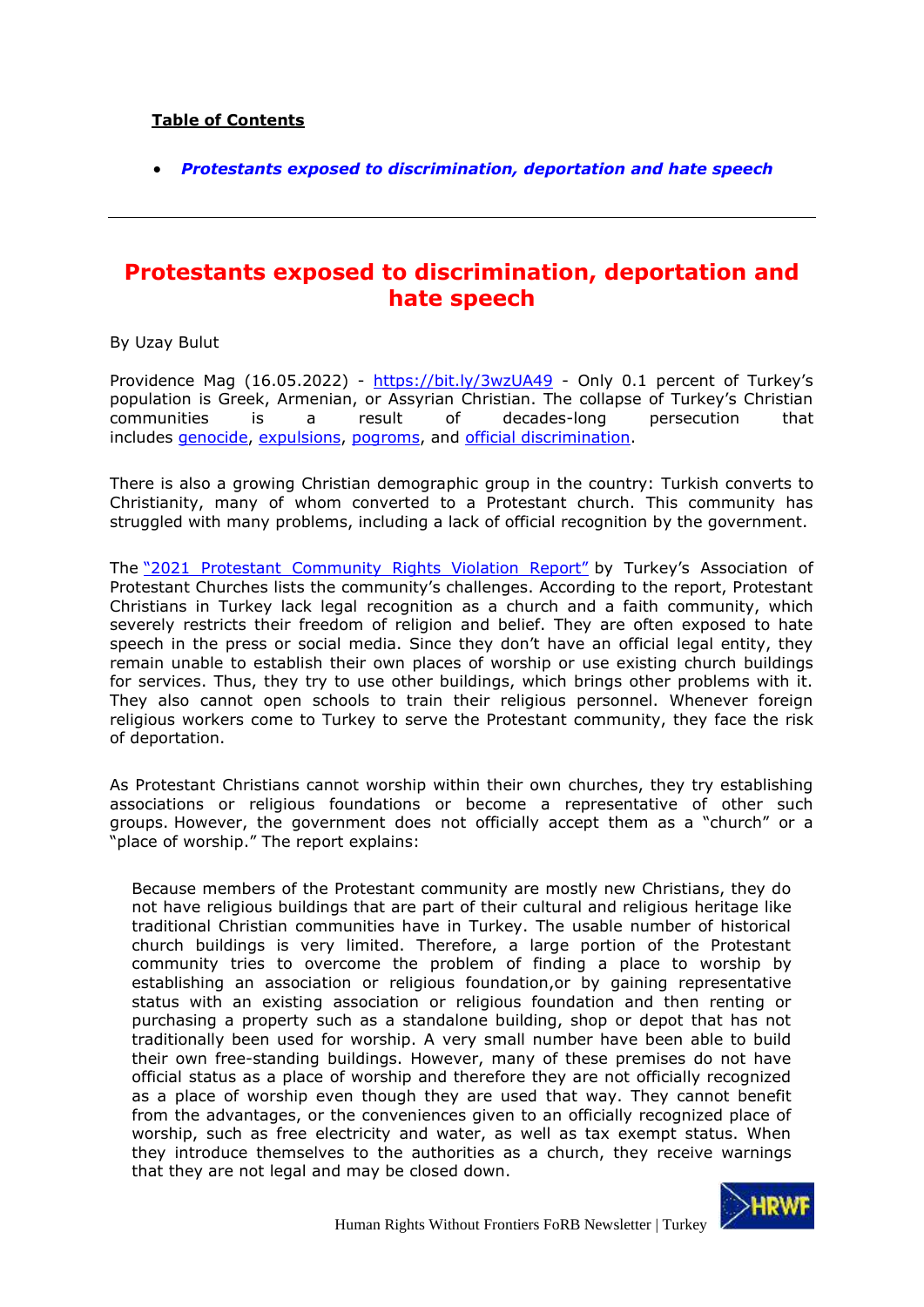The inability to possess legal places of worship created serious challenges for the Protestant community during the past year. Some examples include:

- The church building that is part of the Diyarbakır Armenian Protestant Church Foundation, which was turned over to the General Directorate of Foundations (despite objections and the need for a church worship place in Diyarbakir) was rented out to the Culture Ministry as a library on February 21, 2021.
- Tekirdag Protestant Fellowship started activities as part of an association in July 2021. Even though they did not bother those around them, neighbors and others filed complaints to the municipality, the governor's office, and the office of the president. As a result, the government is continually bothering the church, conducting inspections, and pressuring it to move from that region.
- The members of the Protestant community who live in Arhavi in Artvin Province have rented a property and want to do repairs and renovations. The repairmen who took on this job could not work due to social pressure; the landlord terminated the rental contract for the same reason. The congregation continues to meet in members' homes.

In addition, the Protestant community does not have the right to train its own religious personnel within the Turkish national education system. It also cannot open schools to provide religious education for the members of church communities.

Therefore, the Protestant community trains most of its religious personnel through seminars or apprentice training in Turkey. A small percentage obtains education at theology schools abroad. Presently there are not enough Turkish Protestant religious workers or leaders to meet the need of the growing Protestant community, so foreign pastors need to provide the spiritual guidance of some churches.

However, the Turkish government creates challenges regarding that as well. Many foreign religious workers and members of congregations have been deported, banned entry into Turkey, or denied residence visas, a situation beginning intensely in 2019 and continuing in 2021. Some Protestants who have lived in Turkey for years have been given entry bans for at least five years for "posing a general security threat." The report elaborates:

In court cases opened to challenge this situation, the authorities have claimed that these people are pursuing activities to the detriment of Turkey, have taken part in missionary activities and that some of them have attended our Family Conference, which our Association has held annually for twenty years or other seminars and meetings that are similarly completely legal and transparent.

Another significant problem facing the Protestant community is the increase of hate speech in social media. The authors of the report write:

There has been a noticeable increase in hate speech filled with insults and profanity directed at official church accounts, church leaders, Christianity, Christian values and Christians in general originating from the activity of social media groups that cultivate hatred against Christians and have targeted Christian websites and social media accounts.

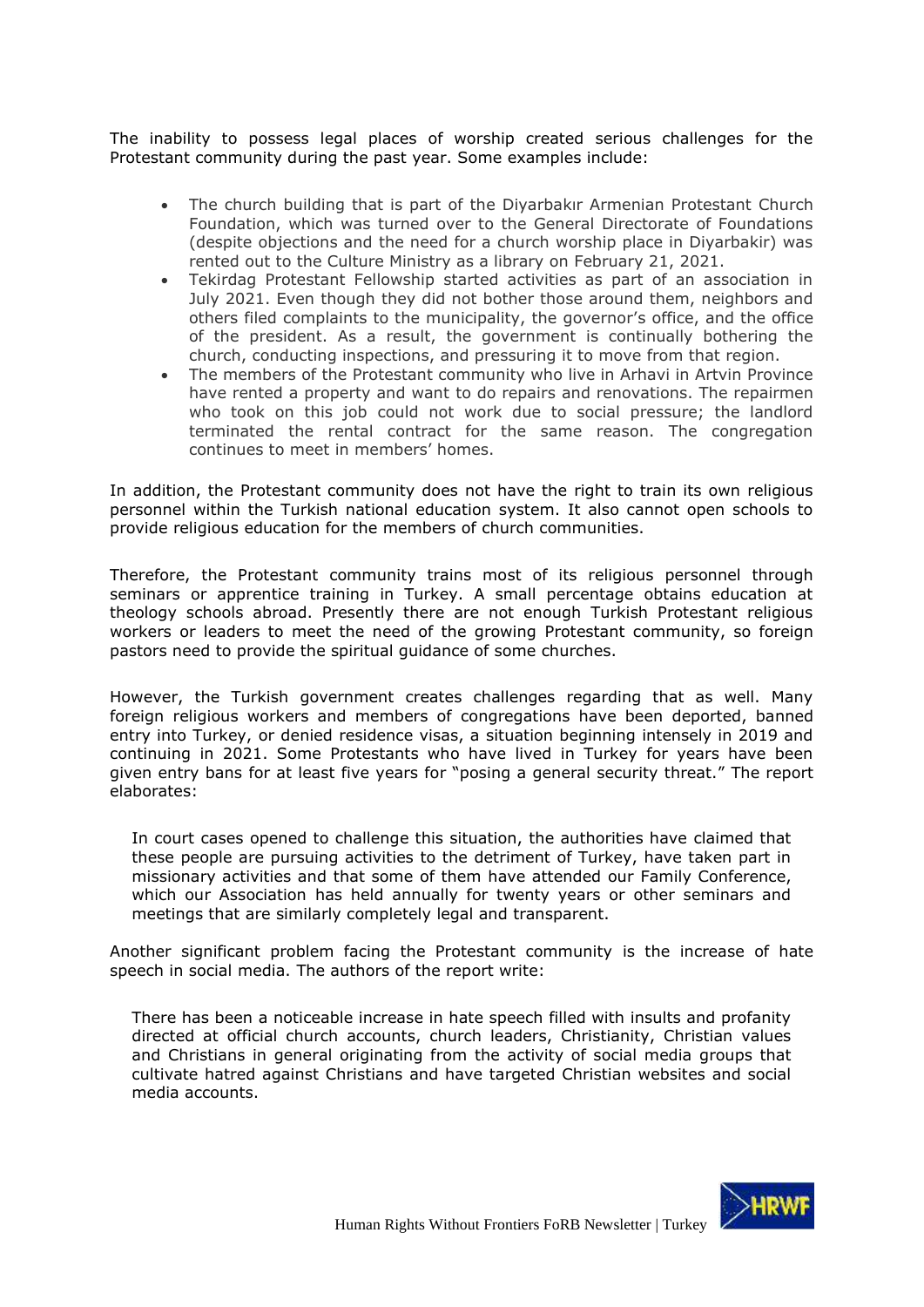Social media has become the center of targeting, marginalization, degradation and all kinds of discrimination and has also become the media where corruption of information is the highest. Hate speech easily finds an arena in this platform.

These types of activities [on social media] directed at all Christian denominations and minority groups creates concern in the Protestant community.

For instance, Emin T., a church employee, and the Aydin Kurtulus Church itself were threatened with messages posted on Facebook by T.U., who lives in Bursa. The church employee filed a police complaint because the content of the messages included threats to kill Christians by decapitating them or through other means. Various people living in Aydin also posted other menacing messages. One person living in Aydin was arrested but soon released. The church has not received information from the legal authorities regarding any investigation.

The members of Artvin Arhavi Fellowship were subjected to written and digital attacks. Later "certain people" harassed and pressured the landlord to evict them from his property. The district president of a political party also posted on social media statements such as "we will destroy them." The leader of the fellowship met with the district president, who then feigned to be more reasonable. But the negative response posted on social media and even openly expressed in the streets continues. The church fellowship leader still hears disdainful words like "dead priest walking" when he strolls outside.

According to the 2021 report, members of the Protestant community, as well as non-Christians who work for Christian organizations, continue to receive offers to become informants. In many cities with Protestant congregations, people claiming to be intelligence officers who made such offers reportedly used threats, promises, benefits, or money to gain information about Christians, churches, church activities, and Christian organizations. People who were offered the role of informant gave this information to members of the Protestant community.

Ali Kalkandelen, the founding pastor of the Eurasia Protestant Communities Foundation and the president of Turkey's Association of Protestant Churches, told *Providence*:

Protestant Christians have a legal existence problem. Turkish Protestant churches do not have a legal identity in the law. This situation creates many problems about our places of worship, our right to worship, religious workers, burial places, and proper representation in the protocols at government institutions, among others.

Protestant places of worship are still not legally recognized and accepted in Turkey. All our attempts and efforts for official recognition have been in vain so far. In addition, nearly 70 foreign nationals with their families and approximately 10 Turkish citizens married to foreign nationals have been deported or face deportation on the grounds that they are engaged in missionary work, have founded a church, practice Christianity, or pose a "threat to national security." While we find these accusations to be completely incomprehensible, malicious, and unacceptable, we also see them as an attempt to weaken the church.

In addition to this, there is a general misperception in society against the Protestant Christians that sees us as traitors, collaborators, sellout Turks, and enemies of religion, nation, and culture.

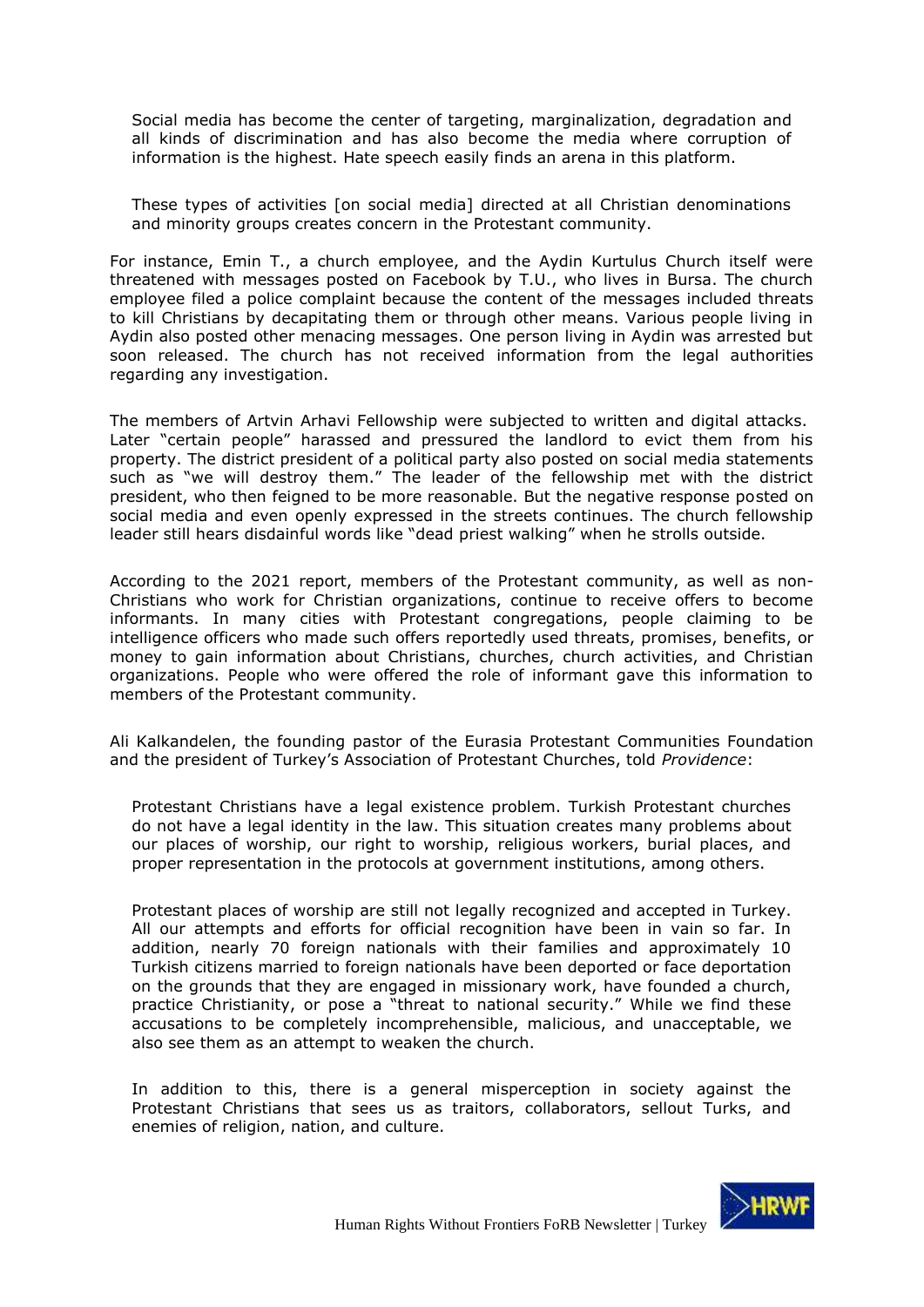Pastor Kalkandelen says that "deliberate and massive pollution of disinformation in the media" is largely behind this misunderstanding. He elaborated:

Some written and visual media outlets make publications that spread this propaganda. Contents that call us or our places of worship names such as churches under the stairs, shop churches, apartment churches, sold out Turks, collaborators with foreign powers, or Turkish extensions of the crusaders are used by some media as a tool to increase their circulation. Publishing such content and showing our faith and worship in such hateful and untrue fashion is seen as "a national and spiritual value" by some media outlets. This kind of perspective unfortunately finds some approval among the general population. The public sees the Protestant Churches the way the media portrays us to be. As a result, such propaganda targeting and slandering our faith and churches has led to some protests, verbal taunts, the breaking of the signs, glasses, or crosses of our places of worship, and disrespectful writings on our church walls. Moreover, some Christians who have been actively serving in the church for years are still on death lists. State security measures have been taken to protect them.

Kalkandelen added:

Our most urgent need is the acceptance of the Protestant churches by Turkey on a legal basis with a sound definition and the provision of their representation rights as a legal entity. We also need the annulment of the court decisions against the Protestants, who are seen as a threat to Turkey's national security and who have been deported or are about to be deported.

Soner Tufan, a member of the Board of the Association of Protestant Churches and its press and public relations officer, told *Providence*:

Having a legal entity would be a requirement that would meet most of the needs. Since we do not have a legal personality, we cannot build a church building, we cannot go beyond the mandatory religious classes at schools. We cannot create a solution to the issue of raising clergy. The fact that we as Protestant churches are not recognized as Turkish Christians deprives us of these rights.

If you ask municipal and government officials about Protestant Christians, they will say, "Of course, they have rights!" However, despite all our efforts, there is not a single building in Turkey which is registered as a Protestant church in the land registry with a signature of a governor and a district governor, nor a church which has legal personality in the last 20 years.

For comparison, there are around 85,000 mosques across Turkey that operate as part of the state-run Presidency of Religious Affairs (Diyanet).

Meanwhile, Turkey has accelerated its campaign of opening mosques across the world, including in Europe, Asia, Africa, North America, and South America. Yet Turkey, which has a secular constitution, refuses to officially recognize the Protestant community, or to allow them to operate their own churches and freely share their faith with fellow citizens. At the same time, Turkey has converted many historic churches and monasteries into mosques, stables, warehouses, mess halls, ammunition stores, or private houses.